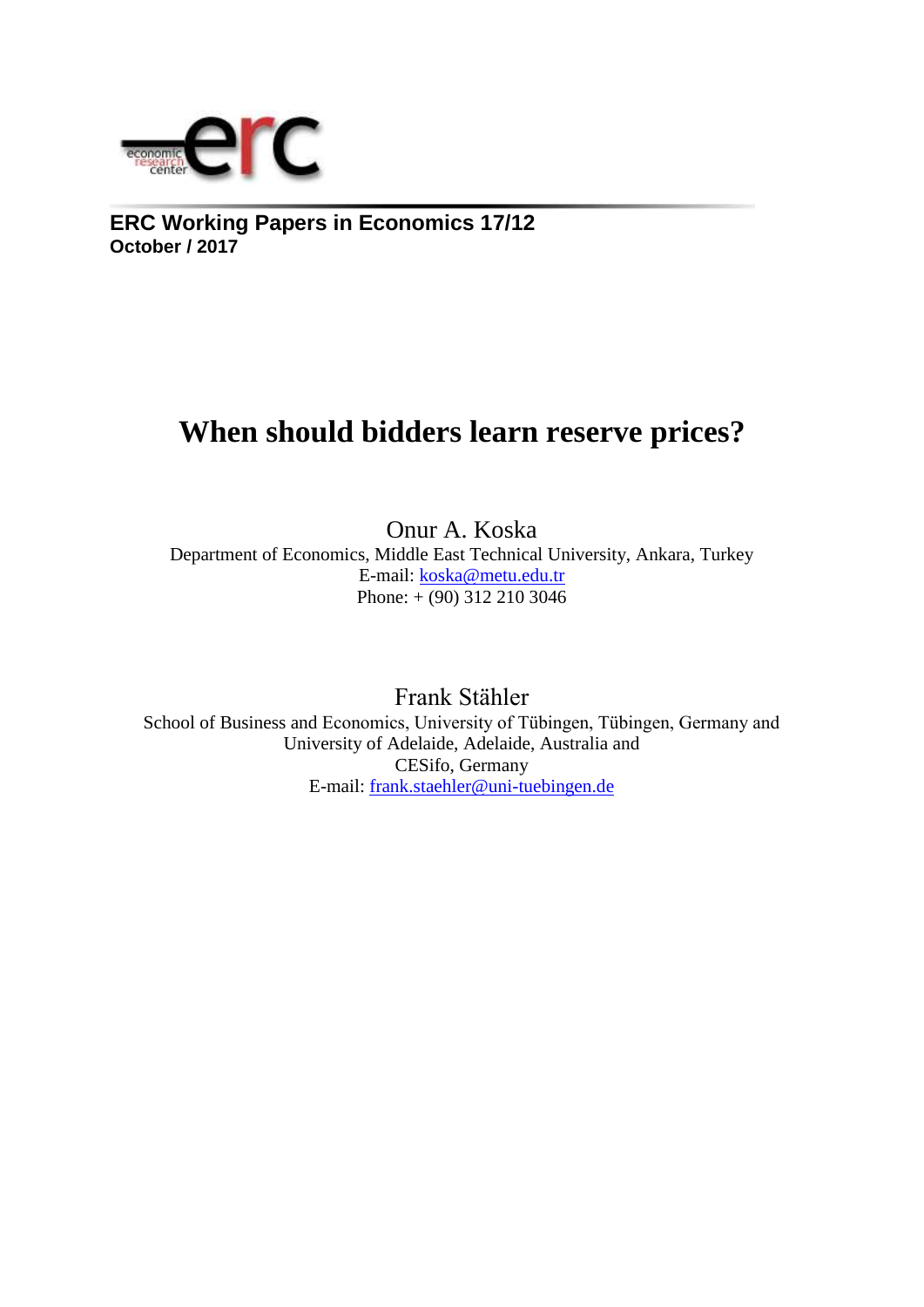## <span id="page-1-0"></span>When should bidders learn reserve prices?

Onur A. Koska<sup>∗</sup> Frank Stähler<sup>†</sup>

October 2017

#### Abstract

This paper discusses the role of reserve prices when the signal of each bidder is positively affiliated with the seller's signal. We distinguish three reserve price designs: a public reserve price, announced before the auction starts, a revealed reserve price, disclosed when a bid matches it, and a secret reserve price that is disclosed after the highest bid has been reached. We show that a public or a revealed reserve price are strategically equivalent, and we show that no seller will set a secret reserve price.

#### JEL-Classification: D44.

Keywords: Auctions with affiliation, optimal reserve prices.

<sup>\*</sup>Department of Economics, Middle East Technical University (METU), Çankaya 06800, Ankara/Turkey. Tel: +(90) 312 210 3046. Fax: +(90) 312 210 7964. Email: koska@metu.edu.tr

<sup>&</sup>lt;sup>†</sup>University of Tübingen, University of Adelaide and CESifo, Mohlstr. 36 (V4), D-72074 Tübingen, Germany. Email: frank.staehler@uni-tuebingen.de.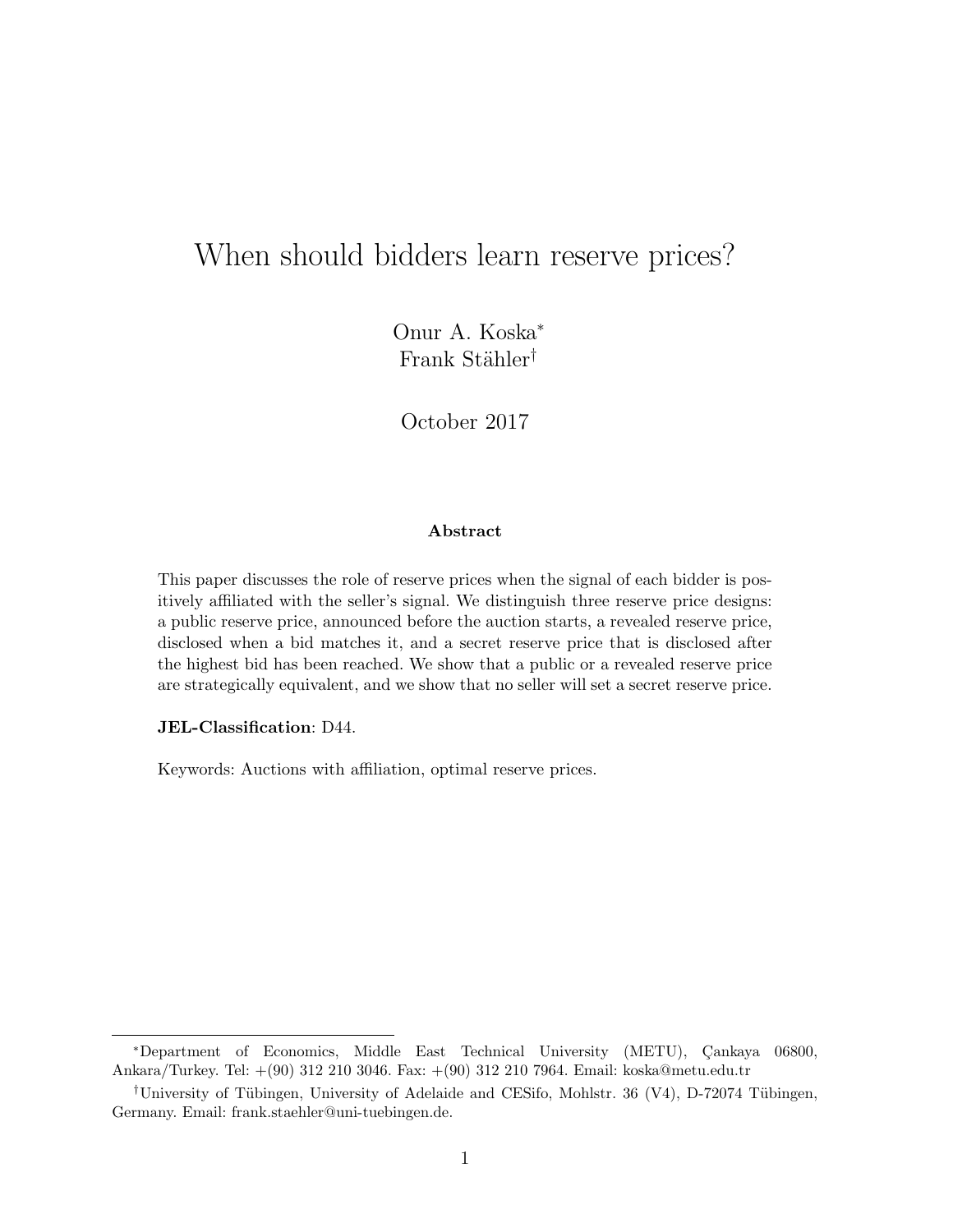### 1 Introduction

It is a well-known result that affiliation among bidders' signals leads to a clear expected revenue ranking: the (English) ascending bid auction dominates the second-price auction, and the second-price auction dominates the first-price auction (see, for example, Krishna, 2002, Chapter 6). This is due to the linkage principle: the larger the linkage between the information the bidder receives by her private signal and how she thinks other bidders will behave, the larger is the expected winning bid. A rather under-researched topic is the case of affiliation between each bidder's and the seller's signals. The seller receives a certain signal for the item for sale, and this information may be more important than any signal another bidder receives.

In this paper, we scrutinize the role of affiliation between the signals of the seller and the bidders and its implication for the optimal reserve price. In order to focus on this aspect, we assume that the valuation of bidders does not depend on the signals other bidders receive, but only on the bidder's signal and the seller's signal. The seller's valuation depends only on his signal. How can sellers potentially reveal their information? In the case of affiliation among potential buyers, bidders learn other bidders' signals in an ascending auction only by observing their behavior, that is, when they drop out of the auction. In case of affiliation between bidders and the seller, they can only learn the seller's signal if the seller has set a reserve price that is either publicly announced before the auction or revealed when the recent bid has reached the reserve price. We will call the first case a public reserve price and the second case a revealed reserve price. The third case is the case of a secret reserve price that is disclosed only once the auction is over and the highest bid is realized. Our paper shows that the secret reserve price is dominated by the other two designs.

The remainder of this paper is organized as follows. Section [2](#page-3-0) discusses the relevant literature, and section [3](#page-5-0) introduces the model and shows the results for public and revealed reserve prices in ascending bid auctions. Section [4](#page-9-0) discusses secret reserve prices and shows how our results extend to first- and second-price auctions. Section [5](#page-11-0) concludes.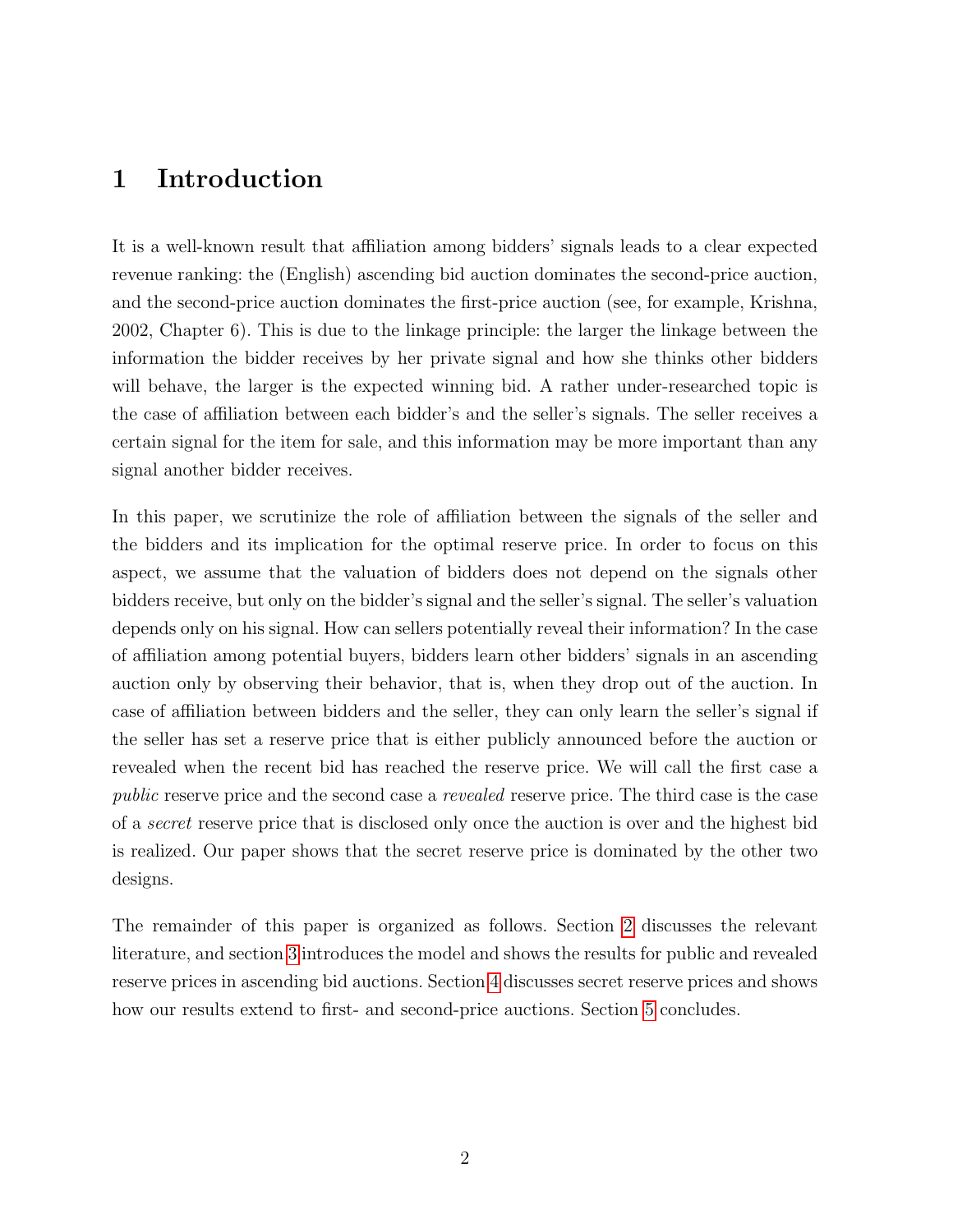### <span id="page-3-0"></span>2 Related literature

The role of public reserve prices in standard auctions with independent private values is well established in the literature: when bidders are symmetric and risk-neutral, the standard auctions (i.e., the first-price and the second-price sealed-bid auctions, and the English auction) are optimal and the revenue-maximizing seller should set a public reserve price that exceeds her value; and this optimal reserve price does not depend on the number of bidders (Krishna, 2002). The main idea is the interplay between excluding bidders with values less than the reserve price and the risk that the highest value among all bidders might be less than the reserve price. Elyakime et al. (1994) - motivated by the practice in France to sell timber - extend this result to secret reserve prices: within the independent private values framework, they solve a first-price sealed-bid auction with symmetric and risk-neutral bidders for the optimal bidding and selling strategies, and they show that the optimal secret reserve price is the one that is equal to the seller's private value, and that the seller's expected gain increases by moving from an optimal secret reserve price to an optimal public reserve price.[1](#page-1-0)

Relaxing some of the assumptions of the standard auctions, the literature has scrutinized the role of secret reserve prices in different environments. For instance, within the framework of independent private values, setting a secret reserve price may emerge as the equilibrium behavior in first-price auctions if there is a large number of bidders that are sufficiently risk averse and they respond to the secret reserve price by bidding more aggressively (as in Li and Tan, 2017). Rosar (2004) shows that reserve prices may dominate if the seller is risk-averse and the seller's information (for some exogenous reason) might improve after having committed to the rules of the auction and before the auction has started. Rosenkranz and Schmitz (2007) discuss the role of a secret reserve price in both first-price and second-price auctions if bidders have reference-based utility and a public reserve price partly serves as the reference point.<sup>[2](#page-1-0)</sup>

<sup>1</sup>Also see Li and Perrigne (2003) and Elyakime and Loisel (2005) for similar results in support of the use public reserve prices in first-price auctions with independent private values.

<sup>&</sup>lt;sup>2</sup>There are different strands of the auction literature also looking at the optimal reserve price policy, especially (i) when there is endogenous participation (competitive auctions), in which case depending on the specification of the competitive environment and the bidders' perception of the variation in participation rates, secret reserve prices may be preferred (as in Jehiel and Lamy, 2015); or (ii) when reauctioning (or re-negotiating to sell) the good is possible, in which case depending on the characteristics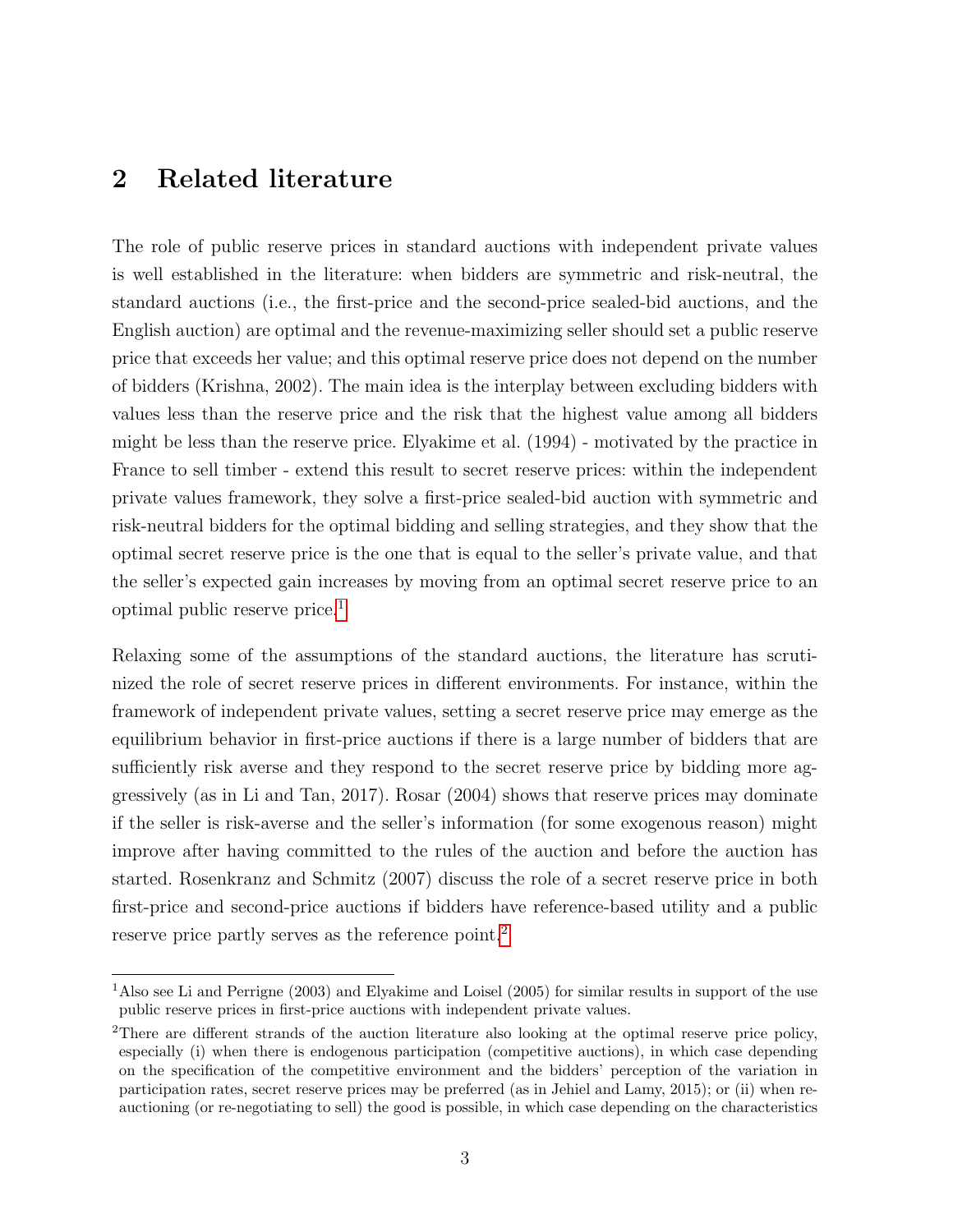In general, within the framework of independent private values, the assumption of riskaverse bidders, per se, does not make much difference in ascending-bid auctions (where the bidders stay active so long as the current price is below their valuation), or in second-price auctions (where it is a weakly dominant strategy to bid one's true value); see, for example, Li and Tan (2017). Relaxing the assumption of independent private values, however, may generate incentives for the seller to set a secret reserve price. Vincent (1995) shows that a seller (privately knowing the value of the good) may increase the participation rate by keeping the reserve price secret in a second-price auction with affiliated values, and this increase in participation may increase the seller's ex-ante expected revenues. This result, however, relies on the implicit assumption that there is full commitment to secrecy and to (not) sell the good if the price is (below) above the secret reserve price. In the framework of second-price auctions with common (affiliated) values, Horstmann and LaCasse (1997) show that such a commitment may not be self-enforcing: if the seller has valuable private information about the value of the good, which he cannot directly communicate to the bidders, then he may prefer to set a secret reserve price and delay the sale of the good by refusing to sell (even for a high price) and by re-auctioning the good, especially if this generates a credible signal.

There is a rather limited number of studies looking at the role of reserve prices in ascending-bid auctions, most of them in the framework of independent private values for goods for which some post-auction resale market exists (where the good is sold either via another round of an auction or by negotiations); see, for example, Menezes and Ryan (2005) and Grant et al. (2006). While ascending-bid auctions are one of the most commonly observed auction format in different markets, affiliated values are also empirically relevant; see Milgrom and Weber (1982). As Cassady (1967) points out, a seller would know the particulars of the good (especially from past use and expert opinions) before the auction is run. Similarly, each bidder will receive some signal, and if the consumption of the good is purely a personal matter, bidders will consider only their own signal and any signal they receive from the seller. Then, as in our model, the valuation of bidders should depend only on their own signal and the seller's signal; see, inter alia, Milgrom and Weber (1982), and Horstmann and LaCasse (1997).

of the resale market (and the bargaining power of the agents), public reserve prices may emerge as the equilibrium policy (as in Menezes and Ryan, 2005, and Grant et al., 2006).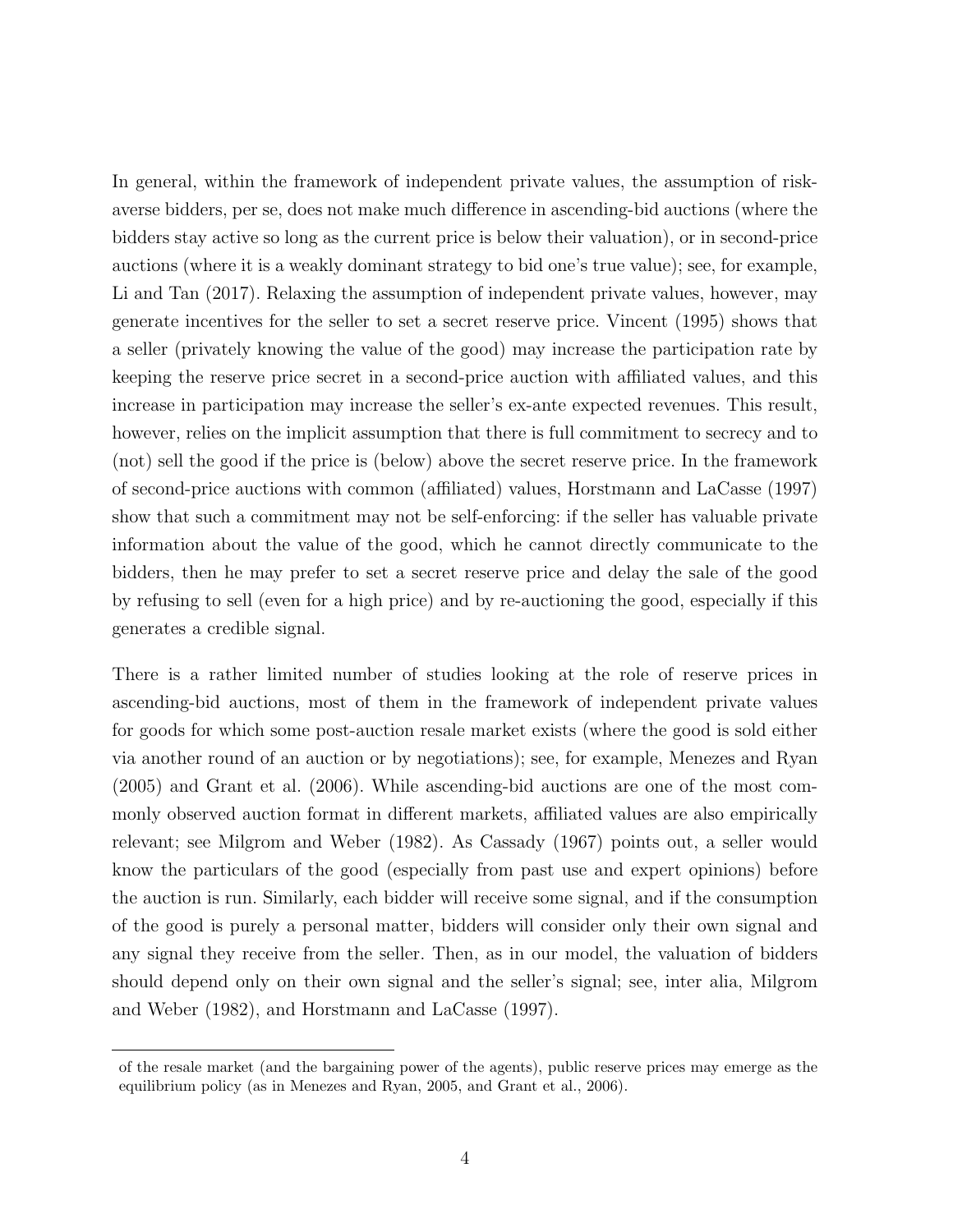While Vincent (1995) has an example of an ascending-bid auction with affiliated signals of bidders,<sup>[3](#page-1-0)</sup> the literature is mainly silent on the role of affiliation between the signals of the seller and the bidders. This paper's aim is to contribute to the related literature by scrutinizing both the optimal design and the optimal size of reserve prices in such an environment. Our results suggest that affiliation between the signals of the seller and the bidders has important implications for the optimal reserve price: the scope of a secret reserve price is completely undermined, which is in stark contrast to Vincent's (1995) result relying on affiliation among bidders' signals.

### <span id="page-5-0"></span>3 The model

We consider a two-stage game in which the seller decides on the reserve price design in the first stage, and the auction is run in the second stage. In the first stage, the seller commits to a public reserve price, a revealed reserve price or a secret reserve price. After his decision, he lets the auctioneer know his choice and the reserve price. The auctioneer then either announces the reserve price in case of a public reserve price, or announces that the reserve price will be revealed once it is reached (revealed reserve price), or announces that the reserve price stays secret until the auction is ended by the highest bid. In all cases, the item will be sold only if the highest bid will have reached the reserve price.

In the second stage, the auction is run, and all bidders know the reserve price design. We assume n bidders, and their payoff is normalized to zero if a bidder does not win the auction. If she wins, the payoff of bidder i is equal to  $u(\sigma_i, s) = \alpha \sigma_i + (1 - \alpha)s$ , where  $0 < \alpha < 1$ .  $\sigma_i$  is the signal received by bidder i, and all bidders draw their  $\sigma \in [\sigma, \overline{\sigma}]$  from the cdf  $F(\sigma)$  that is continuously differentiable, that is, the pdf  $f(\sigma) = F'(\sigma)$  exists. s is the seller's signal where  $s \in [\underline{s}, \overline{s}]$  is drawn from the cdf  $\Psi(s)$  with pdf  $\psi(s) = \Psi'(s)$ , and  $\alpha$  measures the relative importance of the bidder's signal compared to the seller's signal. The seller's payoff of keeping the item is equal to  $v(s) = \gamma s, \gamma > 0$ , and equal to the price for which the item sells if it sells. We assume that  $\sigma > \frac{s(\gamma - (1 - \alpha))/\alpha}{\alpha}$  holds such that the sale is always mutually beneficial. Furthermore, we make

<sup>3</sup>Vincent (1995) argues that a secret reserve price may increase a seller's expected revenue, especially through the increase in the participation rate led by keeping the reserve price secret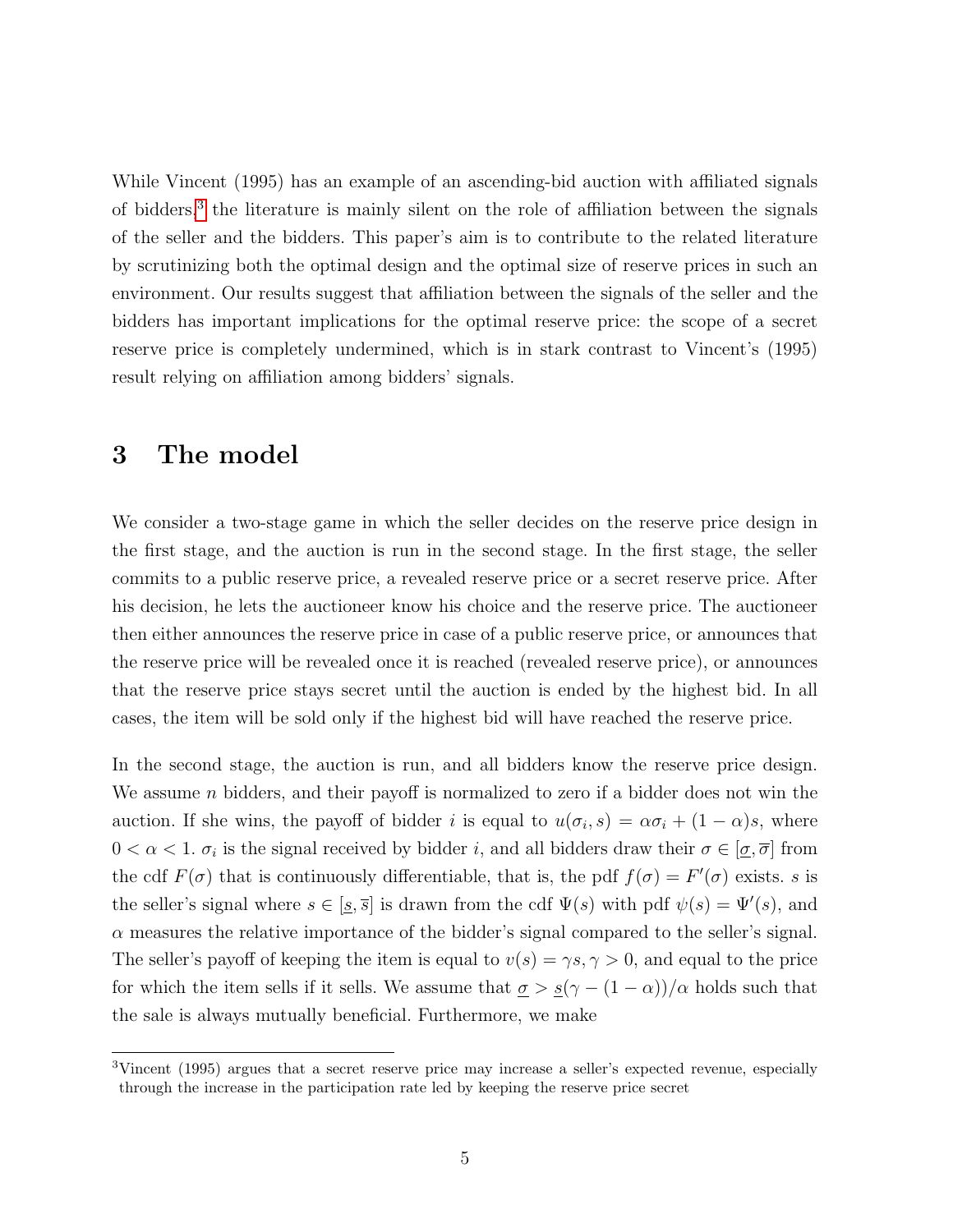#### <span id="page-6-0"></span>Assumption 1.  $\gamma > 1 - \alpha$ .

Assumption [1](#page-6-0) is a rather weak assumption as it specifies that the seller's signal has a stronger effect on the seller's valuation than on any bidder's valuation. It will guarantee that the reserve price function has the desired properties. We conduct our analysis by scrutinizing an ascending bid auction format and will discuss the implications for other auction formats later. Suppose that a strictly monotonically increasing reserve price function  $r^*(s)$  exists, that is,  $r^{*'}(s) > 0, \forall \in [\underline{s}, \overline{s}]$ , a property that we have to show to hold in what follows. In this case, an inverse reserve price function  $\theta(r) = r^{*-1}(r)$  exists that is strictly monotonically increasing as well.

Suppose that the seller has set a public reserve price, announced before the auction has started. In this case, given  $r^*(s)$ , each bidder learns her own valuation and the maximum bid is given by

<span id="page-6-2"></span>
$$
\beta_i(s) = \alpha \sigma_i + (1 - \alpha)s. \tag{1}
$$

Now suppose that the seller does not announce the reserve price before the auction begins, but has set a revealed reserve price. Bidders will learn when the bid has reached the reserve price such that the item will sell for this bid or any higher. Before the reserve price is met, the bidding behavior is now given by the maximum bid

<span id="page-6-1"></span>
$$
\beta_i(b) = \alpha \sigma_i + (1 - \alpha)\theta(b). \tag{2}
$$

This maximum bid depends on the bid b that is on the floor now: each bidder does not want to suffer from the winner's curse, and she will win only if the reserve price is met, and hence the maximum bid increases with the bid  $b$ . A crucial requirement is that  $(1 - \alpha)\theta'(b)$  < 1 holds. An increase in the bid b by one unit should not increase the maximum bid by more than that. Once the reserve price is met, bidding behavior changes from [\(2\)](#page-6-1) to [\(1\)](#page-6-2) as the reserve price and the seller valuation is public now.

Figure [1](#page-7-0) visualizes the two bidding strategies for a public and a revealed reserve price. The arrow in both panels shows how the auction proceeds from low to high prices (if not stopped before), starting with the bid  $\underline{b} > 0$ . In the left panel, we consider a bidder whose bid will not reach the reserve price r. In case of a public reserve price,  $\beta_i(s)$  does not depend on b as the bidder knows her valuation right from the start. If the reserve price is only revealed when  $b = r$ ,  $\beta_i(b)$  increases with b, but once  $\bar{b}$  is reached, the bidder will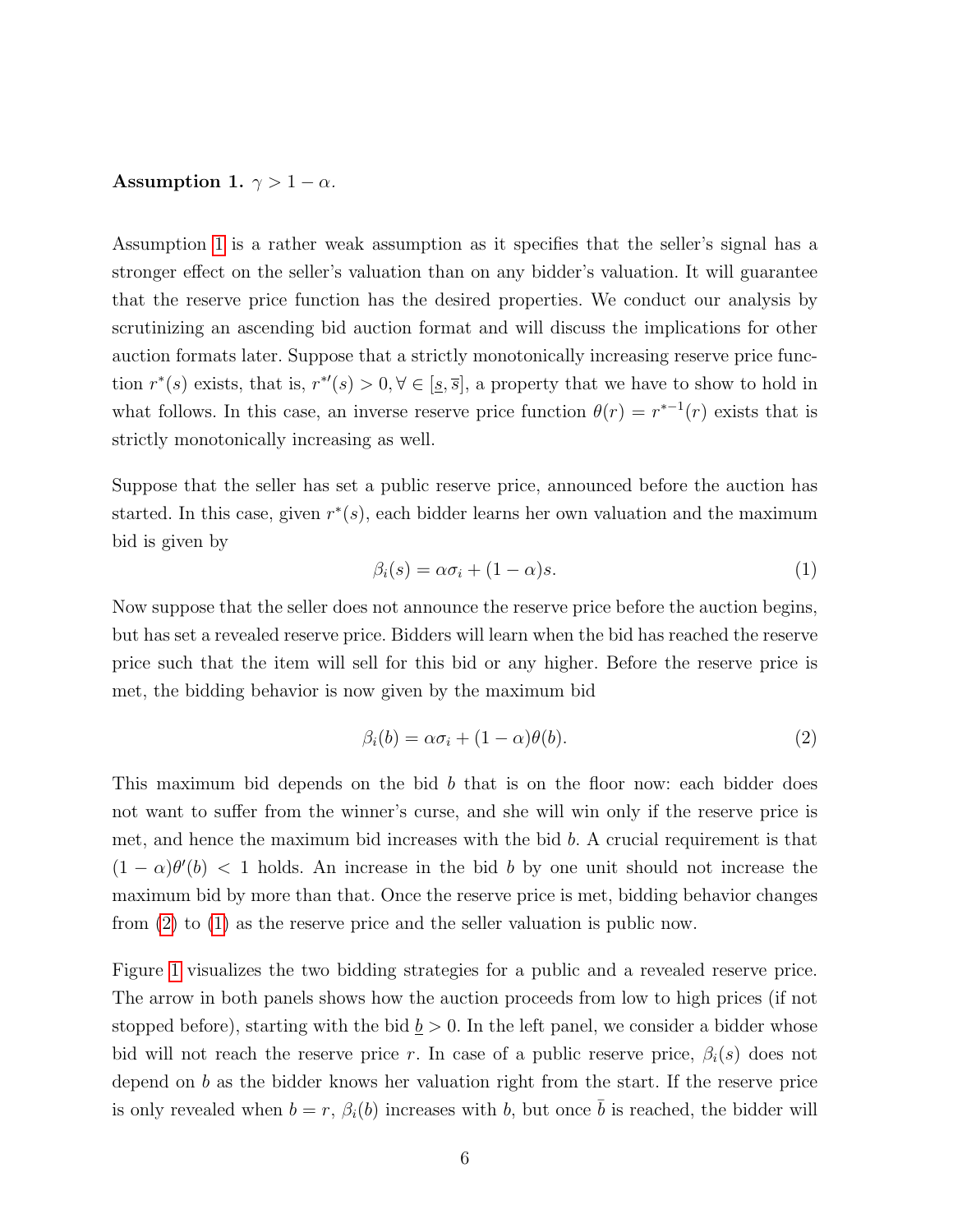drop out as his maximum valuation will be below the  $b = b$ –line for any higher bid. The right panel of Figure [1](#page-7-0) has the case of a bidder who will reach the reserve price. In case of a public reserve price,  $\beta_i(s)$  is obvious. In case of a revealed reserve price, the bidder learns the seller's signal and her valuation is still above the reserve price. Once b reaches  $r$ , there is no difference in the bidding strategies.

<span id="page-7-0"></span>

Figure 1: Bidding strategies

What should be immediately clear is that it does not make any difference whether the reserve price is public or revealed. The item will sell only if it is reached, so the difference in bidding behavior before it is reached is inconsequential. Therefore, the optimal reserve price should be the same for a public and a revealed reserve price. In particular, the seller knows that all bidder types for which

$$
\sigma \le \frac{r - (1 - \alpha)s}{\alpha} \equiv \rho
$$

holds will not bid up to the reserve price. Routine calculations then show that the expected payment of any bidder that will reach the reserve price is equal to

<span id="page-7-1"></span>
$$
m(\sigma, \rho) = rG(r) + \int_r^{\sigma} (\alpha \tau + (1 - \alpha)s) g(\tau) d\tau
$$
 (3)

where  $G(\cdot)/g(\cdot)$  is the distribution of the highest valuation of all other bidders. Furthermore, the expected revenue per bidder is then given by

<span id="page-7-2"></span>
$$
E\left[m(\sigma,\rho)\right] = rG(\rho)\left[1 - F(\rho)\right] + \int_{\rho}^{\overline{\sigma}} \left[1 - F(\sigma)\right]\left[\alpha\sigma + (1-\alpha)s\right]g(\sigma)d\sigma.
$$
 (4)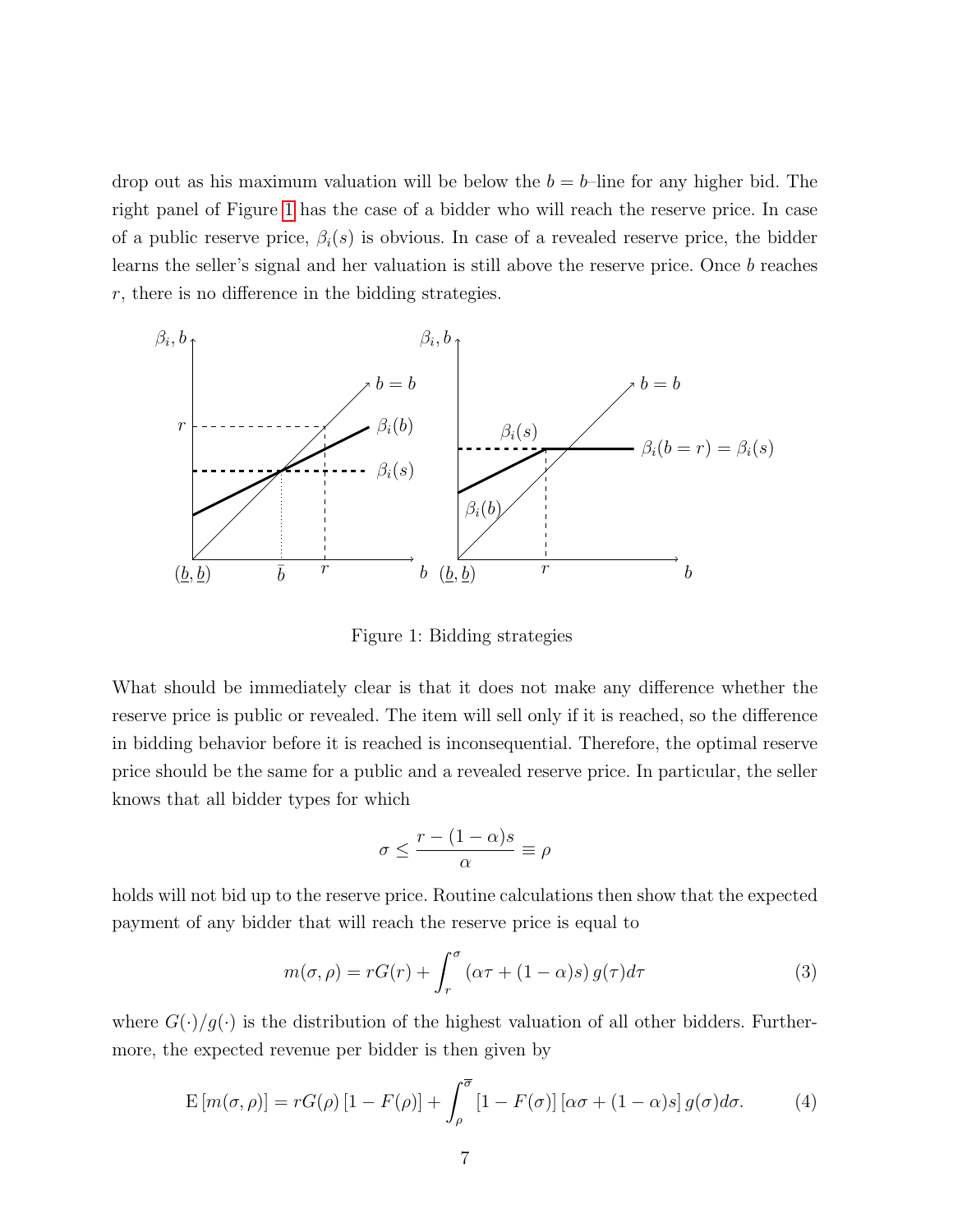The seller maximizes his expected payoff

<span id="page-8-0"></span>
$$
V(r) = nE\left[m(\sigma,\rho)\right] + F(\rho)^n \gamma s \tag{5}
$$

w.r.t.  $r$ . The expected payoff is equal to the number of bidders times the expected revenue per bidder plus the probability of not selling times the utility of keeping the item. Let  $\Phi(\cdot) = G(\cdot) [1 - F(\cdot)],$  and let  $h(\cdot) = f(\cdot) / [1 - F(\cdot)]$  denote the hazard rate for which we assume that  $h'(\cdot) > 0$ . The first-order condition is

$$
\Phi(\rho^*)\left(1 - \frac{r^* - \gamma s}{\alpha}h(\rho^*)\right) = 0 \quad \text{where} \quad \rho^* = \frac{r^* - (1 - \alpha)s}{\alpha}.
$$

We find:

<span id="page-8-2"></span>**Proposition 1.** The reserve price function  $r(s)$  is strictly monotonically increasing and implies  $(1 - \alpha)\theta'(b) < 1$  $(1 - \alpha)\theta'(b) < 1$  if Assumption 1 holds.

Proof. See Appendix.

Note that, as in (optimal) standard auctions, also in this setup n does not play a role for the optimal reserve price. As the reserve price increases monotonically with s, we now also show:

<span id="page-8-1"></span>Lemma 1. The maximized surplus of the seller increases with s.

*Proof.* Let  $V^*(s) = V(r^*, s)$ . The envelope theorem implies

$$
\frac{dV^*(s)}{ds} = \frac{\partial V(r^*, s)}{\partial s} = nr^* \frac{1-\alpha}{\alpha} f(\rho^*) G(\rho^*) + \gamma F(r^*)^n > 0.
$$

Hence, in an ascending bid auction, both the optimal public and the optimal revealed reserve price will increase with s as does the maximized surplus. Sellers who have received a strong signal will not only set a higher reserve price, but the reserve price itself serves as a strong signal for bidders and increases their willingness to pay in the auction. So even if some bidder will decide not to participate in case of a public reserve price as it is below

 $\Box$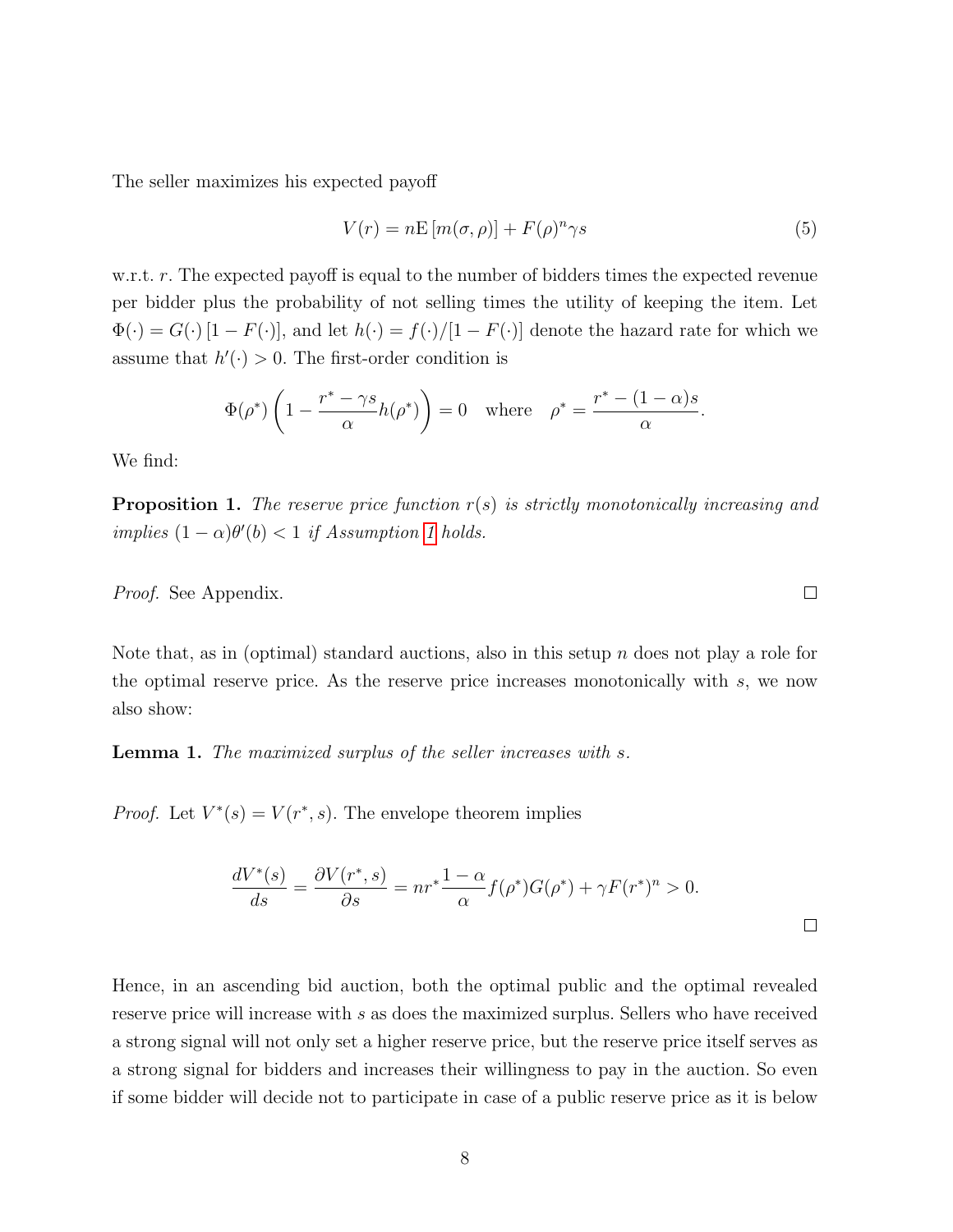her valuation, this participation effect does not change the optimal reserve price and also not the maximized surplus.[4](#page-1-0)

### <span id="page-9-0"></span>4 Secret reserve prices

What happens if the seller sets a secret reserve price instead? In this case, the bidders do not learn anything during the auction and will have to form an expectation  $\hat{s}$  on the seller's type. This expectation  $\hat{s}$  will have to replace s in equations [\(3\)](#page-7-1), [\(4\)](#page-7-2), [\(5\)](#page-8-0) and in the first-order conditions. Obviously, if  $\hat{s}$  were the unconditional expectation of s, then types with an s less than  $\hat{s}$  would win and types with a larger s than  $\hat{s}$  would lose. Thus, we may expect that good types will not want to set a secret reserve price, contradicting the assumption that  $\hat{s}$  is the average s. We find:

<span id="page-9-1"></span>**Proposition 2.** No equilibrium exists in an ascending bid auction in which any seller type  $s \in ]s, \overline{s}]$  will employ a secret reserve price.

Proof. We can do the proof by contradiction. Let the set of all types that select a secret reserve price be denoted by S, and let  $\tilde{s} \neq g$  denote the type that has the largest realization of s in this set. If all bidders expect that these types select a secret reserve price,  $\hat{s} =$  $E[s \in S] < \tilde{s}$  must hold according to the Intermediate Value Theorem. Due to Lemma [1,](#page-8-1) type  $\tilde{s}$  is better off by making the reserve price public or revealed, such that  $\tilde{s} \notin \mathcal{S}$ . This argument then applies to any type  $s \neq \underline{s}$  that will select a secret reserve price and will have the largest realization of s after all types with larger realizations will prefer a public or a revealed reserve price. Only type  $\underline{s}$  is indifferent, and consequently  $S = \{\underline{s}\}$  or  $S = \emptyset$  $\Box$ in equilibrium.

Proposition [2](#page-9-1) shows that a secret reserve price cannot play any role in an environment in which the signals of bidders are positively affiliated with the seller's signal. The reason is that better types will prefer a public or a revealed reserve price that allows them to realize a larger expected surplus compared to the average surplus they expect in case of a

<sup>&</sup>lt;sup>4</sup>While  $V^*(\cdot)$  increases with n, this change gives the effect of an additional bidder that draws her signal σ from the range  $[s,\bar{s}]$ , and not the effect of a bidder that has drawn a small σ and decides not to participate. As mentioned above, the bidding behavior until the reserve price is met is inconsequential.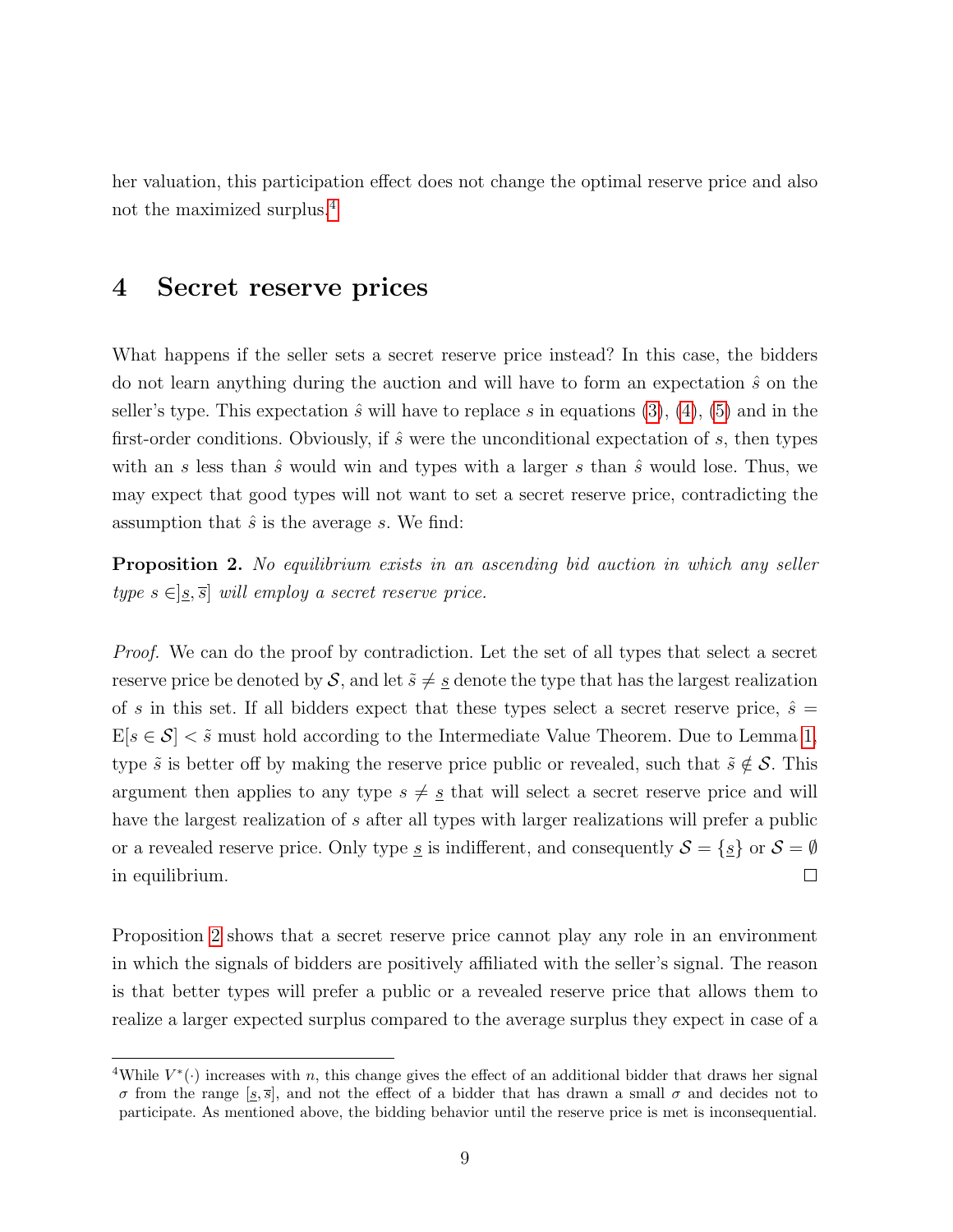secret reserve price. Consequently, each seller, except for type  $s$ , will not employ a secret reserve price in equilibrium.

How do our results extend to first- and second-price sealed bid auctions? First, the case of a revealed reserve price does not exist as a sealed bid auction does not allow for any revelation during the bidding process. Hence, the choice is only between public and secret reserve prices for these formats. Second, as in the standard second-price auction with independent private values, also in this setup it is a weakly dominant strategy for bidders to bid their own value. As no bidder with a value less than the reserve price can make a positive profit, and as the winner with a value equal to or above the reserve price would pay either the reserve price (should the second-highest bid be below the reserve price) or the second-highest bid, in a second-price auction, the expected payment of a bidder is given by equation [\(3\)](#page-7-1).

Similarly, in a first-price auction, any bidder with a value just equal to the reserve price would bid the reserve price which would win the auction and would bring non-negative surplus had there been no bidder with a value above the reserve price. As the winner with a value above the reserve price should pay the winning bid, the expected payment of any bidder (insofar as the symmetric equilibrium bidding strategy is considered) in a firstprice auction is given also by equation [\(3\)](#page-7-1). It is then straightforward to show that also in a first-price and a second-price auction, the ex-ante expected revenue per bidder is given by equation [\(4\)](#page-7-2), and that all the three auction formats would lead to the same expected revenue for the seller.<sup>[5](#page-1-0)</sup> This immediately implies that the case of affiliation between each bidder's and the seller's signals is significantly different from the case of affiliation among bidders' signals, as we find:

Corollary 1. No equilibrium exists in a first-price or second-price auction in which any seller type  $s \in ]s, \overline{s}]$  will employ a secret reserve price.

<sup>5</sup>For a formal proof of revenue equivalence and for further discussions, see Krishna (2002, Chapter 2).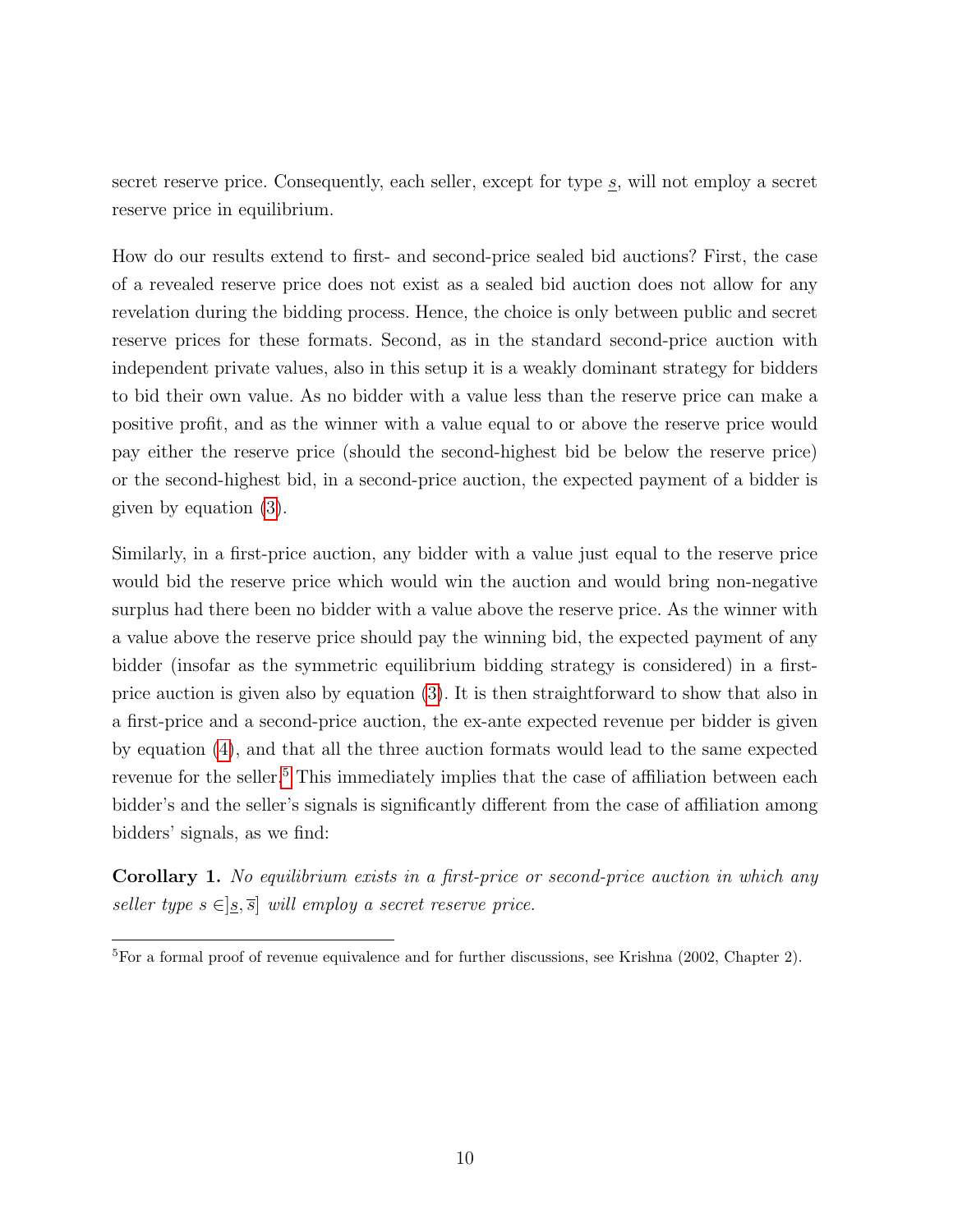### <span id="page-11-0"></span>5 Concluding remarks

This paper has delineated the optimal reserve price policy in a sale of an indivisible good by an auction when the valuation of bidders is positively affiliated with the seller's valuation. This is the case when the consumption of the good is mostly a personal matter, and thus bidders only care about their own private signal as well as about the seller's signal, as the seller will know the good's crucial particulars that are important for the buyer. Although this setup is empirically most relevant, as pointed out by Milgrom and Weber (1982), the literature has been silent on such a significant case. Our analysis has shown that the case of affiliation between each bidder's and the seller's signals proves to be different from the case of affiliation among the bidders' signals. In this setup, revenue equivalence holds for public and revealed reserve prices, but there is no room for a secret reserve price.

#### Appendix: Proof of Proposition [1](#page-8-2)

Let us write the first-order condition as an implicit function

$$
\phi(r^*,s) = \Phi(\rho^*) \left( 1 - \frac{r^* - \gamma s}{\alpha} h(\rho^*) \right) = 0.
$$

The second-order condition implies that

$$
\frac{\partial \phi(r^*, s)}{\partial r} = \frac{\partial \Phi(\rho^*)}{\partial \rho} \frac{\partial \rho^*}{\partial r} \underbrace{\left(1 - \frac{r^* - \gamma s}{\alpha} h(\rho^*)\right)}_{=0} - \Phi(\rho^*) \left(\frac{h(\rho^*)}{\alpha} + \frac{r^* - \gamma s}{\alpha} h'(\rho^*) \frac{\partial \rho^*}{\partial r}\right)
$$
\n
$$
= -\Phi(\rho^*) \left(\frac{h(\rho^*)}{\alpha} + \frac{r^* - \gamma s}{\alpha} h'(\rho^*) \frac{\partial \rho^*}{\partial r}\right) < 0
$$

because  $h'(\cdot) > 0$  and  $\partial \rho^* / \partial r = 1/\alpha > 0$ . Since  $\partial \rho^* / \partial s = -(1 - \alpha) / \alpha < 0$ ,

$$
\frac{\partial \phi(r^*, s)}{\partial s} = \frac{\partial \Phi(\rho^*)}{\partial \rho} \frac{\partial \rho^*}{\partial s} \underbrace{\left(1 - \frac{r^* - \gamma s}{\alpha} h(\rho^*)\right)}_{=0} + \Phi(\rho^*) \left(\frac{\gamma h(\rho^*)}{\alpha} - \frac{r^* - \gamma s}{\alpha} h'(\rho^*) \frac{\partial \rho^*}{\partial s}\right)
$$

$$
= \Phi(\rho^*) \left(\frac{\gamma h(\rho^*)}{\alpha} - \frac{r^* - \gamma s}{\alpha} h'(\rho^*) \frac{\partial \rho^*}{\partial s}\right) > 0.
$$